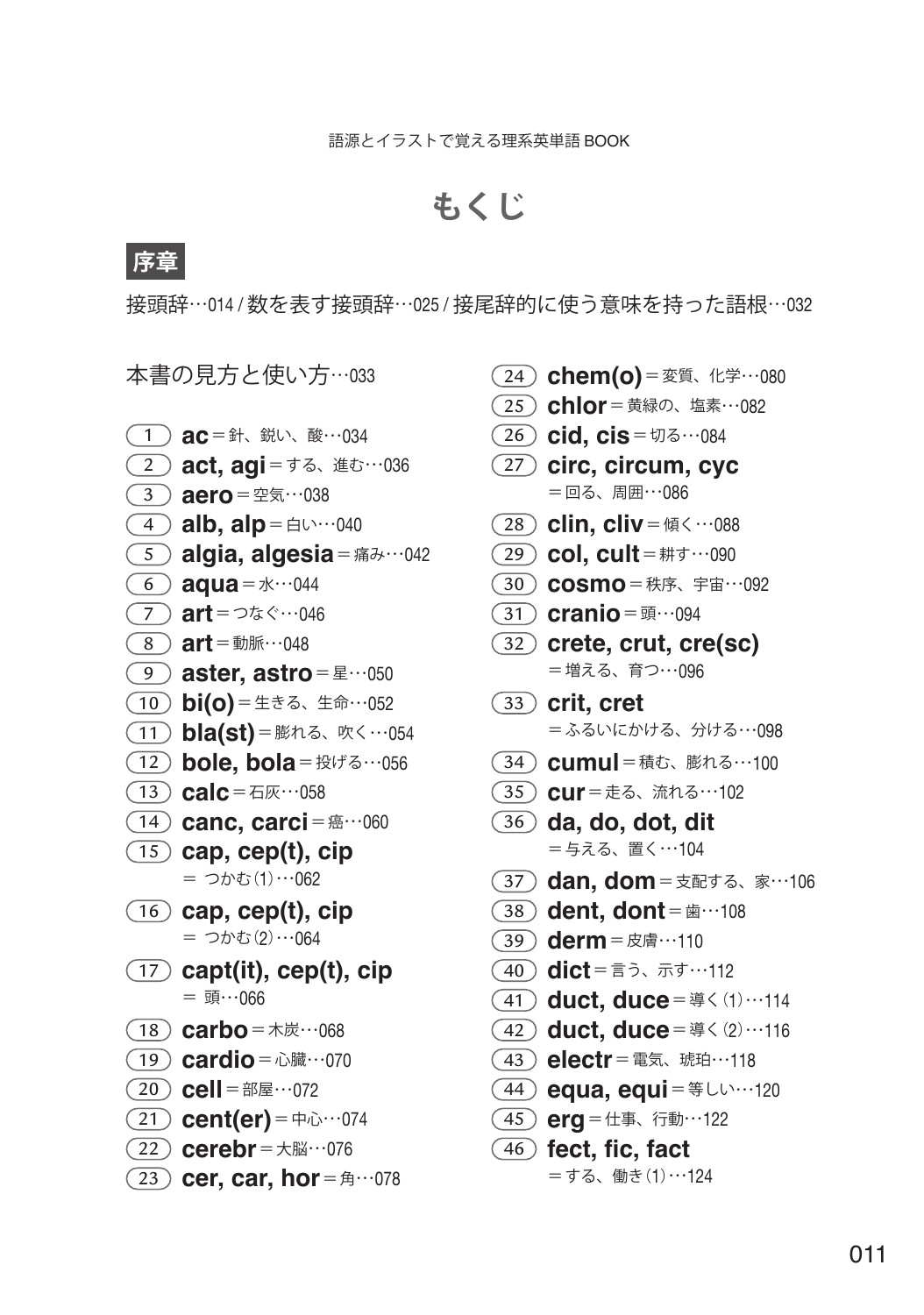**fect, fic, fact**  =する、働き(2)…126  $(48)$  **fer** = 運ぶ(1)…128  $(49)$  **fer** = 運ぶ(2)…130  **fil, fib** =糸、線…<sup>132</sup>  $(51)$  **fin** = 終わり…134  **flame** =炎、燃える…<sup>136</sup>  **flu, flux, fluct** =流れる(1)…<sup>138</sup>  **flu, flux, fluct** =流れる(2)…<sup>140</sup>  $(55)$  form =  $E$ …142  **frag, fract** =割れる、もろい…<sup>144</sup> **(57) fre, fri, fro** = 冷たい…146  **fuse** =注ぐ…<sup>148</sup>  **gaster, gastr** =胃…<sup>150</sup>  **gen(e)** =種、生まれる(1)…<sup>152</sup>  **gen(e)** =種、生まれる(2)…<sup>154</sup>  **gen(e)** =種、生まれる(3)…<sup>156</sup>  **geo** =地球、土地…<sup>158</sup>  $(64)$  glyco, gluco(s) =  $\text{\#} \cdots 160$  **grad, gress** =段階、歩…<sup>162</sup>  **graph, gram** =書く、描く…<sup>164</sup>  **hemo** =血液…<sup>166</sup> **68 hepat** = 肝臓…168 **69 hydro** = 水…170  **immuno** =免疫…<sup>172</sup>  **intest, entero** =腸…<sup>174</sup>  **ion** =行く、進む…<sup>176</sup>  **kerato** =角…<sup>178</sup>  **kine(sis)** =運動…<sup>180</sup>  **lact(o), galacto** =乳…<sup>182</sup>  **late(r)** =側面…<sup>184</sup>  **lax, lyse** =ゆるめる(1)…<sup>186</sup>  **lax, lyse** =ゆるめる(2)…<sup>188</sup>  **lect, leg, lig**  =集める、選ぶ、読む、話す…190 **leuko, leuco** = 白い…192

- **81) lig, liga** = 結ぶ…194 **(82) lip(o)** =脂肪…196  **liqu** =液、流れ…<sup>198</sup> **84) lith(o)** = 石…200 **85) long, leng** = 長い…202 86) macro = 大きい、長い…204  **mag, max, maj, megalo**  =大きい…206 **mal** = 悪い…208 **(89) mal, mel** =柔らかい…210  **mamma, masto** =乳房…<sup>212</sup>  $(91)$  **man** =  $\mp$  …214 92 melan = 黒い…216 mens = 測る…218  **meter, metr** =計測…<sup>220</sup>  **micro** =小さい…<sup>222</sup> **(96) mid, medi** = 中間…224 **(97) mini** = 小さい…226  **mit, miss** =送る…<sup>228</sup>  **mod, mode** =型…<sup>230</sup>  $(100)$  **mol** =  $\frac{1}{2}$   $\cdots$  232  **mom, move, mot** =動く…<sup>234</sup>  **mute** =変わる、動く…<sup>236</sup>  **nas, rhin** =鼻…<sup>238</sup>  **nat, gna** =種、生まれる…<sup>240</sup> **neo, new, nov** = 新しい…242  $(106)$  nerv, neuro = 腱、神経…244  **nomi, nym** =名前…<sup>246</sup> **108 nyct, noct, nox** = 夜…248  $(109)$  **ocul** =  $\mathbb{R}^{11}$  = 250  $(110)$  **opt** =  $\equiv$   $\cdots$ 252  $(111)$  ord = 順序…254  **org / surg** =作る、行う…<sup>256</sup>  $(113)$  **osteo** = 骨…258  **ova, ovo** =卵…<sup>260</sup>
	- **(115) oxy, oxi** =酸…262